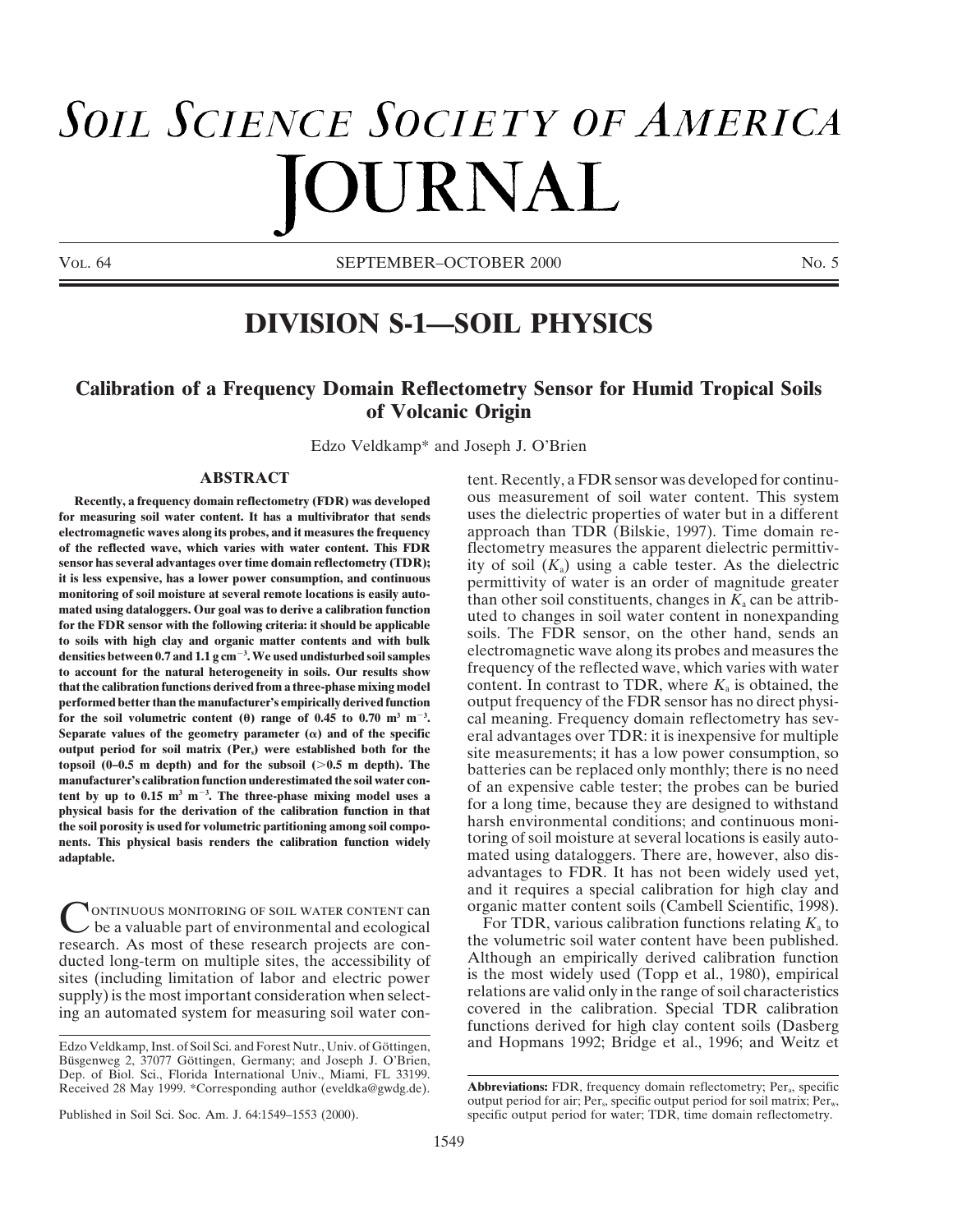Nower than those obtained and reported by Topp et al.<br>
(1980). A promising approach is the use of mixing mod-<br>
els, which take soil physical properties into account in<br>
the calibration. In mixing models it is assumed that each having specific different properties. The measured<br>  $K_a$  is assumed to be the result of a volumetric mixing of  $K_a$  is assumed to be the result of a volumetric mixing of  $dSm^{-1}$ , the slope of the sensor output (ms) a the different components. A three-phase mixing model water content decreases. This response of the sensor is well developed by Roth et al. (1990) has been successfully behaved up to  $\approx$  5 dSm<sup>-1</sup> and can be compensated f applied to calibrating TDR in soils in our study area clay content has a similar effect on the calibration, but the (Weitz et al. 1997) even though these soils' physical magnitude is dependent on the clay type. The tempera (Weitz et al., 1997), even though these soils' physical magnitude is dependent on the clay type. The temperature<br>properties were quite different from the soils used in dependence of the FDR sensor varies with water content properties were quite different from the soils used in dependence of the FDR sensor varies with water content<br>Roth et al.'s (1990) calibration. Our goal was to make (Campbell Scientific, 1998) and can be easily corrected f a calibration for the FDR sensor, with the following **Calibration Procedure** criteria: (i) it should be applicable to soils with high clay **Calibration Procedure** and organic matter contents and with bulk densities For the calibration procedure we largely followed that debetween 0.7 and 1.1 g cm<sup>-3</sup>, and (ii) the calibration scribed by Weitz et al. (1997) with a few simplifications. We function should be widely adaptable by having a physical prepared undisturbed soil samples of 0.305 by 0.17 by 0.08 m<br>has extended that prepared function prepared to using plastic boxes as molds. Soil samples at 0.05-, 0.2 basis rather than merely an empirically derived function.

Our study sites are located at La Selva Biological Station<br>
insertion of the FDR sensors. The sensors to facilitate<br>
(10720<sup>1</sup> NR 38°50' W) in the Atlantic zone of Costa Rica. The<br>
insertion of the FDR sensors. The sensor

CS615, Campbell Scientific, Logan, UT). This sensor is based<br>on simple transmission line oscillators, which were developed<br>and tested by Campbell and Anderson (1998). The FDR sen-<br>sor consists of two stainless steel rods in diam., 0.032-m spacing) that are connected to a printed<br>circuit board and are protected by an epoxy block. On the<br>circuit board and are protected by an epoxy block. On the circuit board and are proceeded by an epoxy block. On the were carefully inserted by hand without a hammer in order<br>circuit board high speed electronic components are configured<br>as a bistable multivibrator. The output of t length of the rods and is reflected by the rod ends. The travel time to the end of the rods and back is dependent on the **Theory and Calculations**<br>dielectric constant of the material surrounding the rods. The **The standard empirical calibration** function dielectric constant of the material surrounding the rods. The<br>reflected wave is detected by a threshold circuit and, in turn,<br>triggers the multivibrator into the alternate state. This se-<br>quence repeats as long as the sen circuit adapts the multivibrator frequency to a value compati-

al., 1997), resulted in apparent dielectric constant values ble with a data acquisition device, such as a datalogger or a lower than those obtained and reported by Topp et al unultimeter. The sensor output is a square wave

 $dSm^{-1}$ , the slope of the sensor output (ms) against volumetric behaved up to  $\approx$ 5 dSm<sup>-1</sup> and can be compensated for. High

and  $2.5$ -m depths were taken horizontally in the soil pits, while soil samples at the surface  $(0-0.3 \text{ m depth})$  were taken **MATERIALS AND METHODS** while soli samples at the surface (0–0.3 m depth) were taken vertically. The soil samples remained in the plastic boxes and **Sites** were transported to the laboratory. Two small holes were drilled in one of the short sides of the boxes to facilitate

 $\sim$ 0.45. On the other hand, even during rain storms, the volu-<br>metric soil water content never reaches values  $>$ 0.70 m<sup>3</sup> m<sup>-3</sup>, weighed the soil samples including the box and sensor for<br>which is attributable by the hig to 2 wk, as the soil samples became dry, the multimeter read-**Frequency Domain Reflectometry Sensor** ings were out of the range measured in the field. The soil We used a commercially available FDR sensor (Model samples were then dried for 48 h at 105°C and weighed. The state of the state samples were then dried for 48 h at 105°C and weighed. The state state of the state of the st

$$
\theta = 0.037x + 0.335x^2 - 0.187
$$
 [1]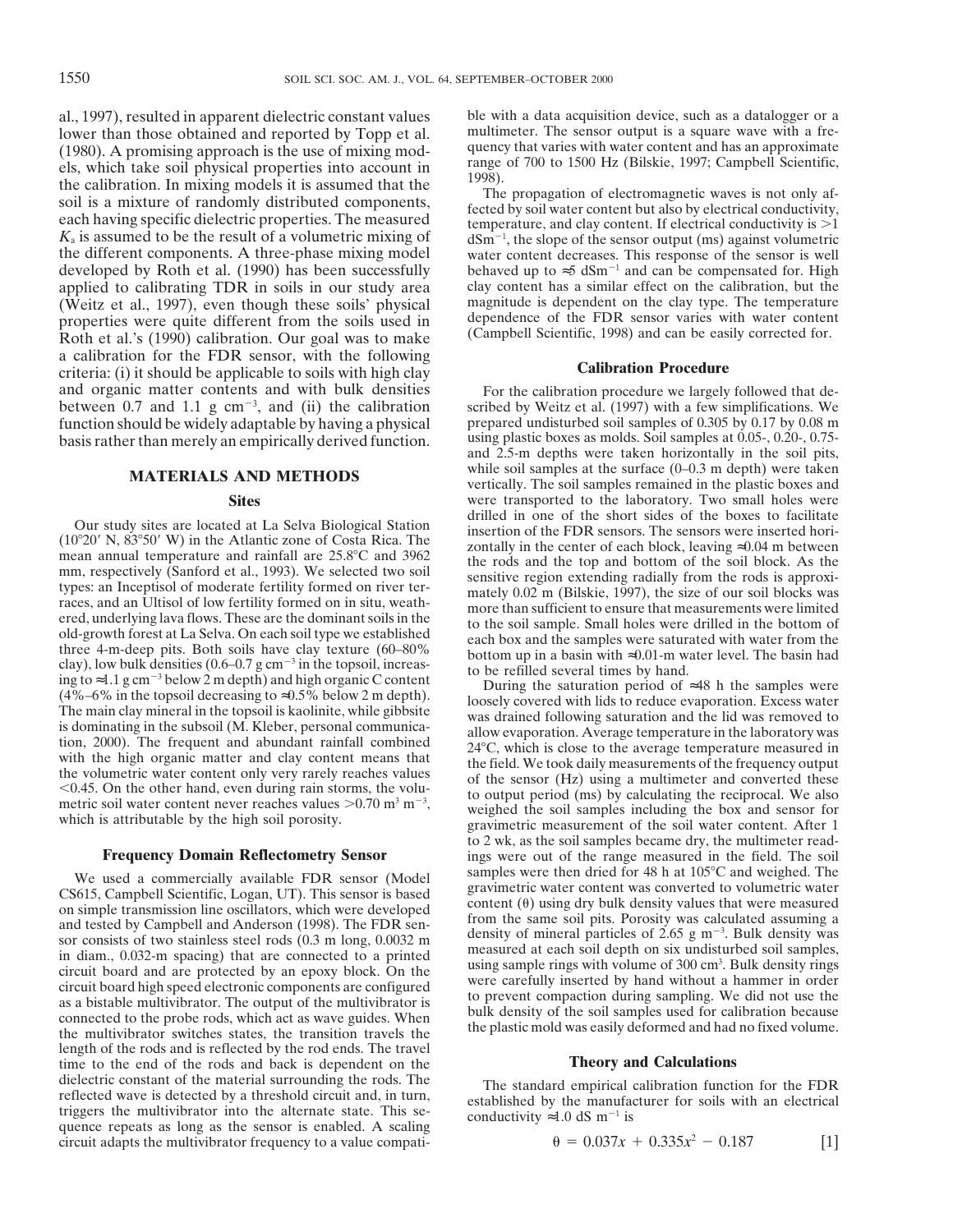| Phase†                                     | Sensor output period $(m s^{-1})$ |                  |                  |                 |                  |                  |  |  |  |
|--------------------------------------------|-----------------------------------|------------------|------------------|-----------------|------------------|------------------|--|--|--|
|                                            |                                   | Mean             | SD               |                 | <b>Minimum</b>   | <b>Maximum</b>   |  |  |  |
| Water $(Per_w)$<br>Air (Per <sub>a</sub> ) | -24<br>24                         | 1.7970<br>0.7410 | 0.0137<br>0.0168 | $1.0\%$<br>1.9% | 1.7599<br>0.6868 | 1.8238<br>0.7583 |  |  |  |

**Table 1. Results of frequency domain sensor measurements in water and air.**

**† Perw is specific output period for water; Pera is the specific output period for air.**

where *x* is the sensor output period in ms and  $\theta$  is the volumet-  $f$  is soil porosity ric water content in m<sup>3</sup> m<sup>-3</sup> (Campbell Scientific, 1998). This Per<sub>s</sub> is specific or function does not contain any soil physical information and  $Per_a$  is specific output period for air (ms) according to Campbell Scientific (1998) is not suitable for soil  $Per_w$  is specific output period for water (ms) according to Campbell Scientific (1998) is not suitable for soil with a high clay and organic matter content. As mixing models have been successfully used for TDR calibrations in a wide<br>
range of soils, we decided to develop a mixing model for the<br>
tested sensor. Following the approach used for three-phase<br>
mixing models in TDR calibrations (Roth mixing models in TDR calibrations (Roth et al., 1990; Dasberg equal to the period of the multivibrator but has been scaled by<br>and Hopmans, 1992; Weitz et al., 1997), we assume that the digital circuitry to an appropriate f and Hopmans, 1992; Weitz et al., 1997), we assume that the digital circuitry to an appropriate frequency for measurements<br>FDR probe output is the result of a mixing of the independent with a datalogger (Campbell Scientific FDR probe output is the result of a mixing of the independent with a datalogger (Campbell Scientific, 1998). Therefore, the components in the soil: soil matrix air and water We use output period of the sensor as such does components in the soil: soil matrix, air, and water. We use output period of the sensor as such does not have a soil physical<br>soil porosity to partition between the soil matrix and the soil meaning, and in contrast to TDR pores that are filled with air and/or water. A geometry parame-<br>ter  $(\alpha)$  is used to define the shape of the calibration function air, and soil matrix. Nevertheless, this problem can be solved ter  $(\alpha)$  is used to define the shape of the calibration function air, and soil matrix. Nevertheless, this problem can be solved<br>between very low and very high output periods,  $\alpha$  is supposed by measurement of the sensor between very low and very high output periods.  $\alpha$  is supposed to be a soil specific geometry parameter that accounts for the which gives the specific output period for air (Per<sub>a</sub>) and water<br>soil structure. The resulting three-phase mixing model reads (Per<sub>w</sub>). Per<sub>a</sub> and Per<sub>w</sub> wer soil structure. The resulting three-phase mixing model reads

$$
\theta = \frac{\left[x^{\alpha} - (1 - \phi)\text{Per}_{s}^{\alpha} - \phi\text{Per}_{a}^{\alpha}\right]}{\left(\text{Per}_{w}^{\alpha} - \text{Per}_{a}^{\alpha}\right)}\tag{2}
$$

Per<sub>s</sub> is specific output period for soil matrix (ms)<br>Per<sub>a</sub> is specific output period for air (ms)

five 1-min averages of 12 measurements both in air and in water. The water temperature was 24°C and the electrical  $\frac{\alpha}{\alpha}$  (2) water. The water temperature was 24°C and the electrical conductivity was <1.0 dS m<sup>-1</sup>. Per<sub>s</sub> and  $\alpha$  can be derived where where  $\frac{1}{2}$  empirically from the best fit of the three-phase model to the observations. It should be kept in mind that Per<sub>s</sub> and  $\alpha$  vary  $\theta$  is volumetric water content spatially within a soil as the soil density and structure vary  $x$  is FDR sensor output period (ms) spatially. We used the least square method to fit the model spatially. We used the least square method to fit the model  $\alpha$  is geometry parameter to the observations. Root mean square error (RMSE) was



Fig. 1. Measured volumetric water content compared to the three-phase mixing model with  $\alpha = 0.5$  and Per<sub>s</sub> = 0.918 for samples of the topsoil and  $\alpha = -2.2$  and Per<sub>s</sub> = 1.307 for samples of the subsoil. The manufacturer's calibration is added for comparison.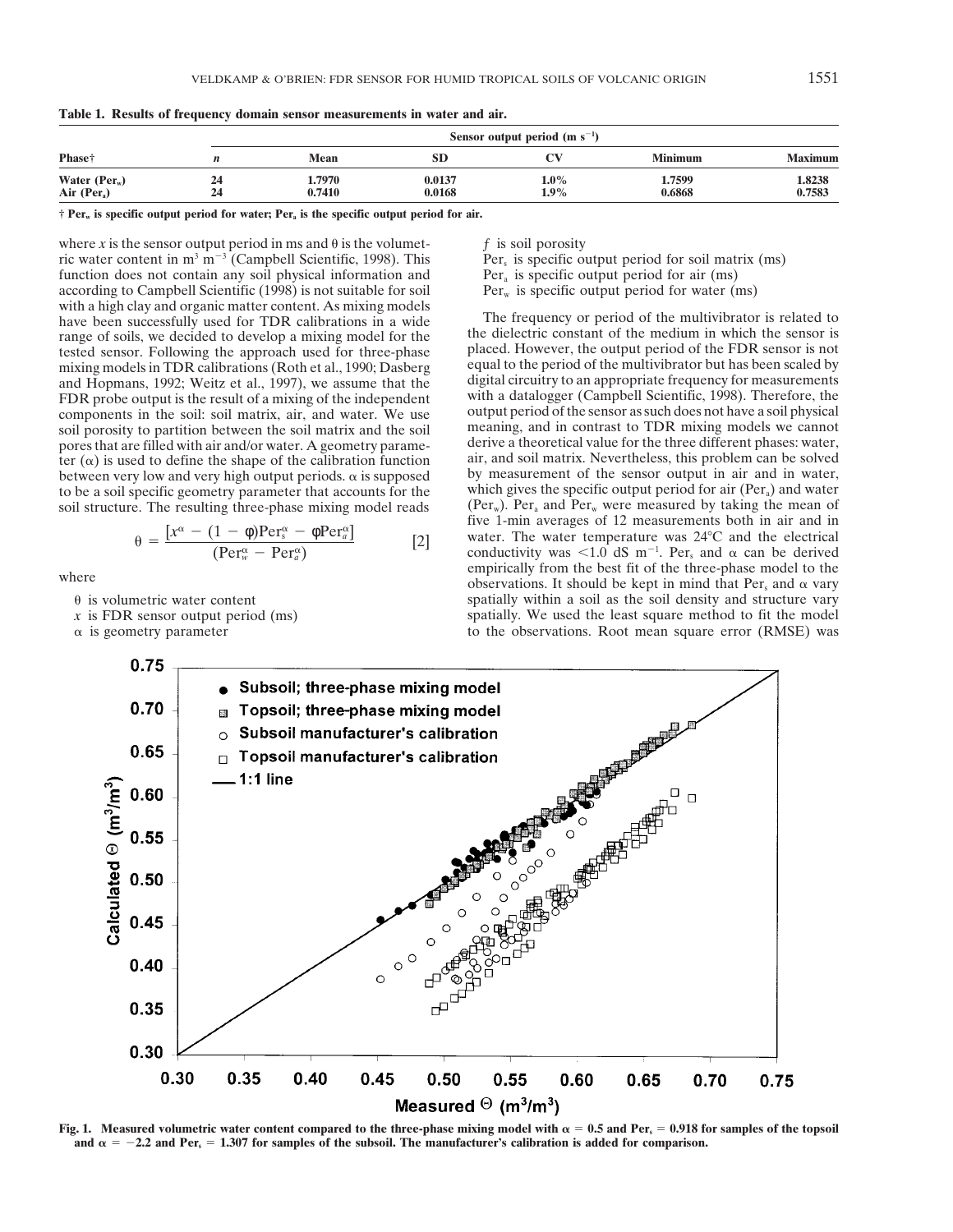| Soil type,                                 | Dry bulk |                 |         |          | <b>RMSE 3-phase</b> | <b>RMSE</b> manufacturer's |
|--------------------------------------------|----------|-----------------|---------|----------|---------------------|----------------------------|
| sampling depth                             | density  | <b>Porosity</b> | SOC $%$ | Clay $%$ | mixing model        | calibration function       |
| Topsoil: $\alpha = 0.5$ and Per, = 0.918†  |          |                 |         |          |                     |                            |
| Inceptisol, $0.05-0.35$ m                  | 0.790    | 0.702           | 2.3     | 76       | 0.004               | 0.094                      |
| Inceptisol, $0-0.3$ m                      | 0.780    | 0.706           | 2.1     | 68       | 0.006               | 0.096                      |
| Inceptisol, 0.05 m                         | 0.719    | 0.729           | 3.1     | 67       | 0.006               | 0.091                      |
| Inceptisol, 0.20 m                         | 0.807    | 0.696           | 1.5     | 69       | 0.008               | 0.086                      |
| Ultisol, $0.05$ m                          | 0.750    | 0.728           | 6.6     | 78       | 0.006               | 0.102                      |
| Ultisol. $0.2 \text{ m}$                   | 0.749    | 0.717           | 3.5     | 81       | 0.003               | 0.140                      |
| Subsoil: $\alpha = -2.2$ and Per. = 1.307† |          |                 |         |          |                     |                            |
| Inceptisol, 0.75 m                         | 0.881    | 0.667           | 0.7     | 76       | 0.012               | 0.110                      |
| Inceptisol, 2.5 m                          | 1.097    | 0.586           | 0.6     | 33       | 0.010               | 0.050                      |
| Ultisol, 0.75 m                            | 0.916    | 0.654           | 1.0     | 79       | 0.008               | 0.120                      |
| Ultisol, $2.50 \text{ m}$                  | 0.942    | 0.645           | 0.9     | 86       | 0.006               | 0.066                      |

**Table 2. Characterization of soil samples and root mean square error (RMSE) for manufacturer's calibration and mixing model.**

 $\dagger \alpha$  is a geometry parameter; Per<sub>s</sub> is specific output period for soil matrix (ms).

calculated to evaluate the performance of the calibration the manufacturer's calibration function showed that the models.

random variation between probes (J. Greene, personal to the soils in this study. communication, 1997). Compared to spatial variation<br>of soil water content, the error introduced by probe of soil water content, the error introduced by probe<br>variation is negligible. However, for high precision mea-<br>surements it is also possible to calibrate individual We adapted Per, and  $\alpha$  in such a way that the sum surements it is also possible to calibrate individual probes and to use the specific sensor output for water and air. Comparison of the measured volumetric water contents of the soil samples with those calculated from

latter underestimates the volumetric water contents for the whole range measured (Fig. 1). This was especially **RESULTS AND DISCUSSION** true for the topsoil. The order of magnitude of this underestimation (0.05–0.15 m<sup>3</sup> m<sup>-3</sup>) was of the same **Measurements in Water, Air,** and Undisturbed Soil Samples<br>
Sensor output in air and in water were 0.741 and<br>
Sensor output in air and in water were 0.741 and<br>
Soils (Weitz et al., 1997). Also, the offset from the stan-Sensor output in air and in water were 0.741 and soils (Weitz et al., 1997). Also, the offset from the stan-<br>1.797 ms, respectively (Table 1). The small variation of dard calibration was not linear, which confirms that the 1.797 ms, respectively (Table 1). The small variation of dard calibration was not linear, which confirms that the measurements in air and water can be attributed to manufacturer's calibration function cannot be applied manufacturer's calibration function cannot be applied

of squares of the differences between the measured and calculated soil moisture content from the three-phase mixing model was minimized. Best results were obtained